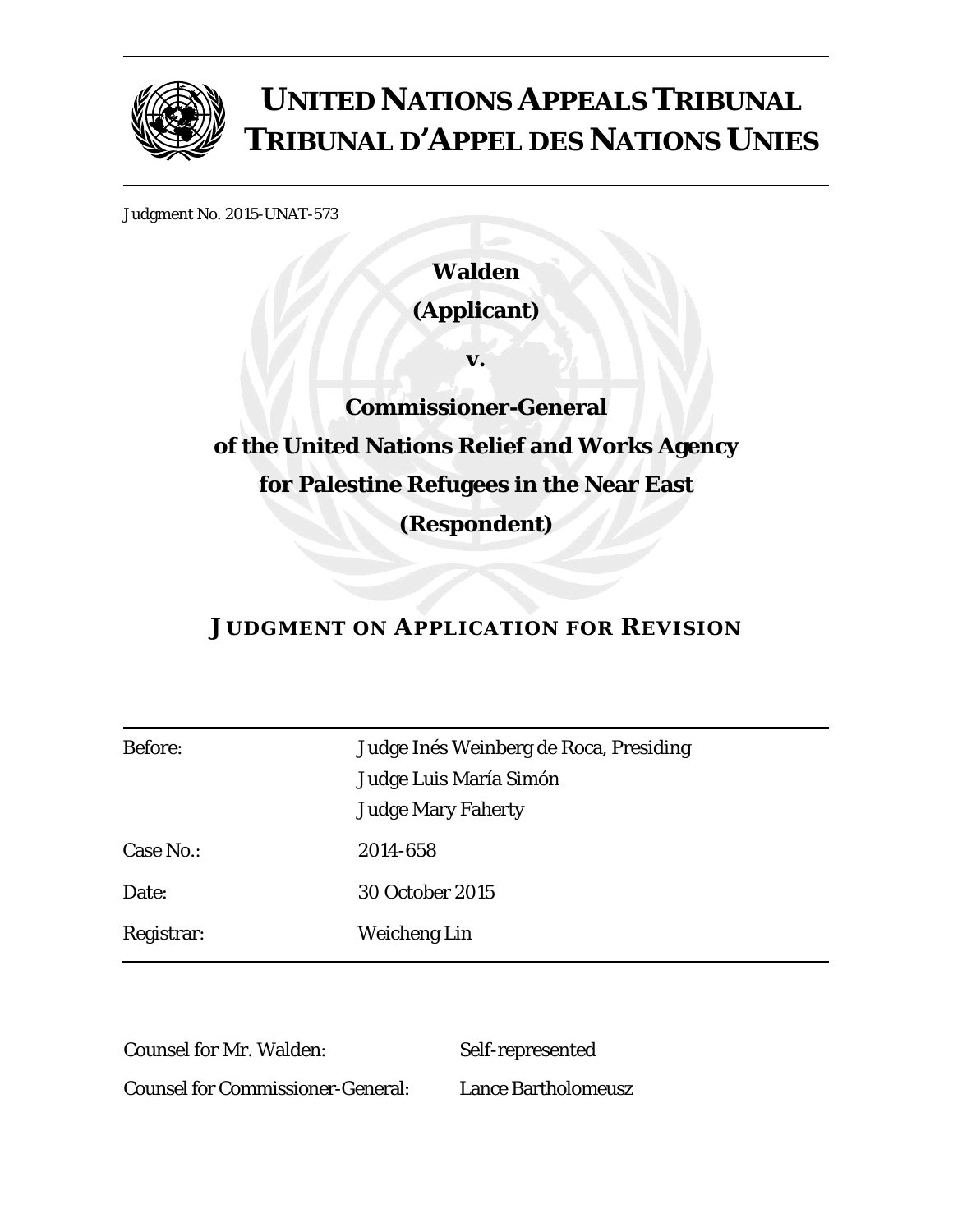#### **JUDGE INÉS WEINBERG DE ROCA, PRESIDING.**

1. On 27 June 2014, the United Nations Appeals Tribunal (Appeals Tribunal) rendered Judgment No. 2014-UNAT-436 in the case of *Walden v. Commissioner-General of the United Nations Relief and Works Agency for Palestine Refugees in the Near East* (UNRWA or Agency, respectively). On 22 September 2014, Mr. Bryan Lindsay Walden filed a request for revision of judgment as well as a motion requesting that the Appeals Tribunal strike certain paragraphs of the Appeals Tribunal Judgment. On 7 November 2014, the Commissioner-General of UNRWA filed his comments on both the application for revision and the motion to strike.

#### **Facts and Procedure**

2. On 20 July 2000, Mr. Walden entered the service of the Agency at its Headquarters in Amman as a Senior Procurement Officer, P-4, on a fixed-term appointment for one year. His appointment was subsequently extended.

3. By letter dated 27 May 2009, the Commissioner-General informed Mr. Walden that his appointment would be terminated for misconduct effective 1 June 2009. The letter specified that Mr. Walden had submitted a non-accredited degree in support of his successful application for the post of Senior Procurement Officer, and that by doing so, he had misrepresented his academic qualifications to the Agency.

4. By letter dated 23 June 2009, Mr. Walden appealed the decision to terminate his appointment before the former Joint Appeals Board. The application was subsequently transferred to the UNRWA Dispute Tribunal (or UNRWA DT).

5. On 18 April 2013, the UNRWA DT issued Judgment No. UNRWA/DT/2013/011. It found that the facts on which the decision to terminate Mr. Walden's employment for "knowingly" misrepresenting his academic qualifications was based were not established by clear and convincing evidence; that the facts as established by the Agency did not amount to misconduct; and that therefore the sanction was disproportionate. The UNRWA Dispute Tribunal set aside the termination decision and ordered Mr. Walden's re-instatement. In the alternative, and bearing in mind the exceptional circumstances of the case, that Tribunal awarded compensation in the amount of two years and six months' net base salary.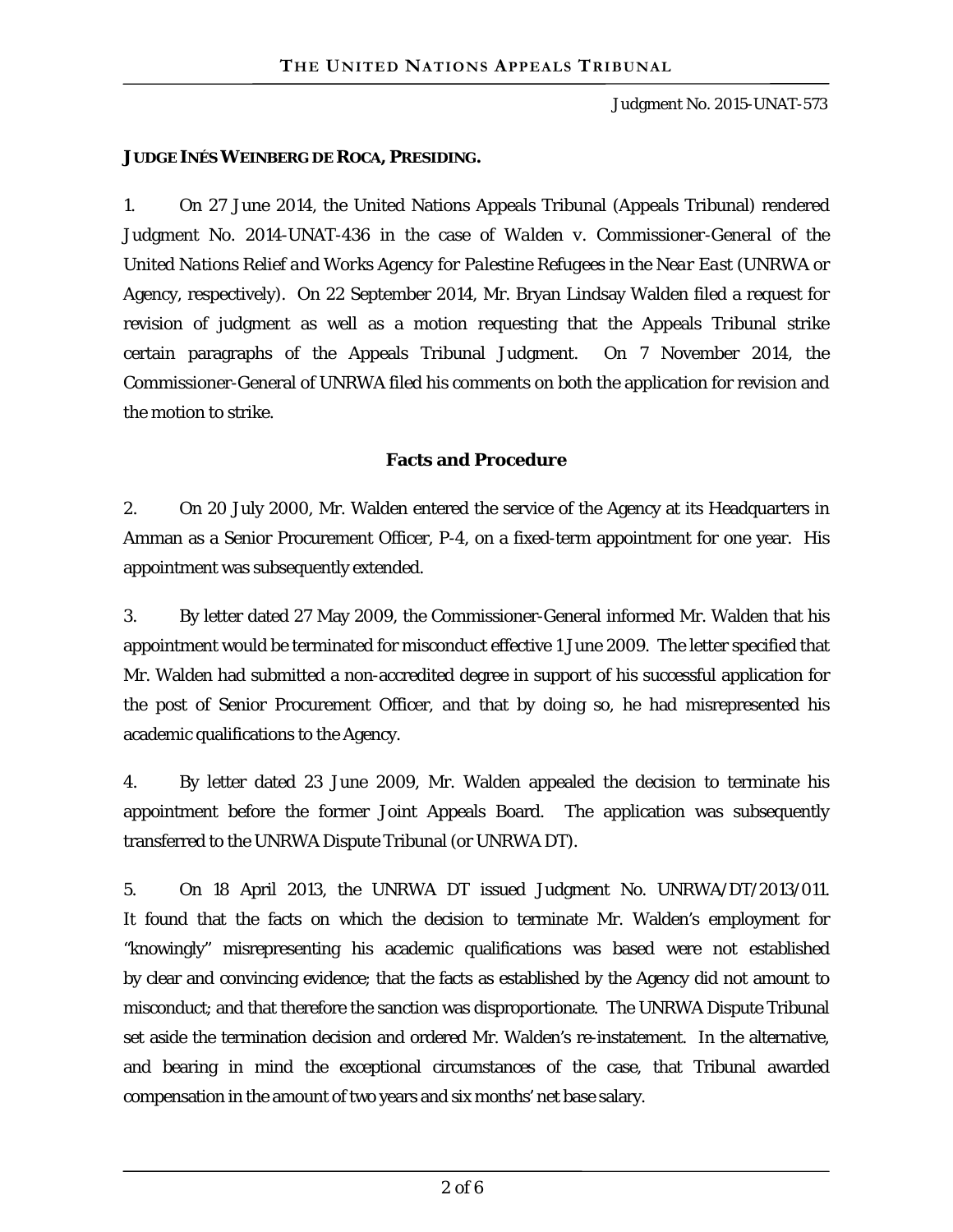6. Both parties appealed and on 27 June 2014, the Appeals Tribunal issued Judgment No. 2014-UNAT-436. The Appeals Tribunal found that "termination [was] not disproportionate to the offence taking into account that Mr. Walden's recruitment, in the first instance, was predicated on the existence of a degree subsequently established to be without merit and which never would have qualified him for selection by the Organization".1 Accordingly, the Appeals Tribunal vacated the UNRWA DT Judgment.

#### **Submissions**

#### **Mr. Walden's Application**

7. The two-pronged test applied by the Office of Human Resources Management which had advised the Agency regarding academic/professional qualifications inquires "whether there was an intent to deceive" as well as "whether the person would still qualify for the functions, if [it] were not to consider the diploma mill degree". By ignoring that Mr. Walden also had a graduate business diploma from the Graduate School of Business, University of Auckland, and by overlooking that Mr. Walden's successor had the same qualifications as Mr. Walden, the Appeals Tribunal reached an erroneous conclusion.

8. The Appeals Tribunal erred in altering the charge from "knowingly misrepresenting the [Master for Business Administration (MBA)]" to "presenting the MBA" and "lacking any professional qualification"; and in making factual assumptions about Mr. Walden's qualifications that were at variance with the actual facts.

9. The Appeals Tribunal has yet to pass judgment on the charge of "having knowingly misrepresented his academic qualifications by submitting a non-accredited degree in support of his application for employment with the Organization". Mr. Walden's provision of an additional degree that was not from a recognized institution did not affect his eligibility for the post and was not the decisive factor in his selection.

10. Mr. Walden only became aware of the fact that the existence of his legitimate degree was unknown to the Appeals Tribunal when he received the Appeals Tribunal Judgment on 30 August 2014.

 $\overline{a}$ 

<sup>1</sup> Impugned Judgment, para. 34.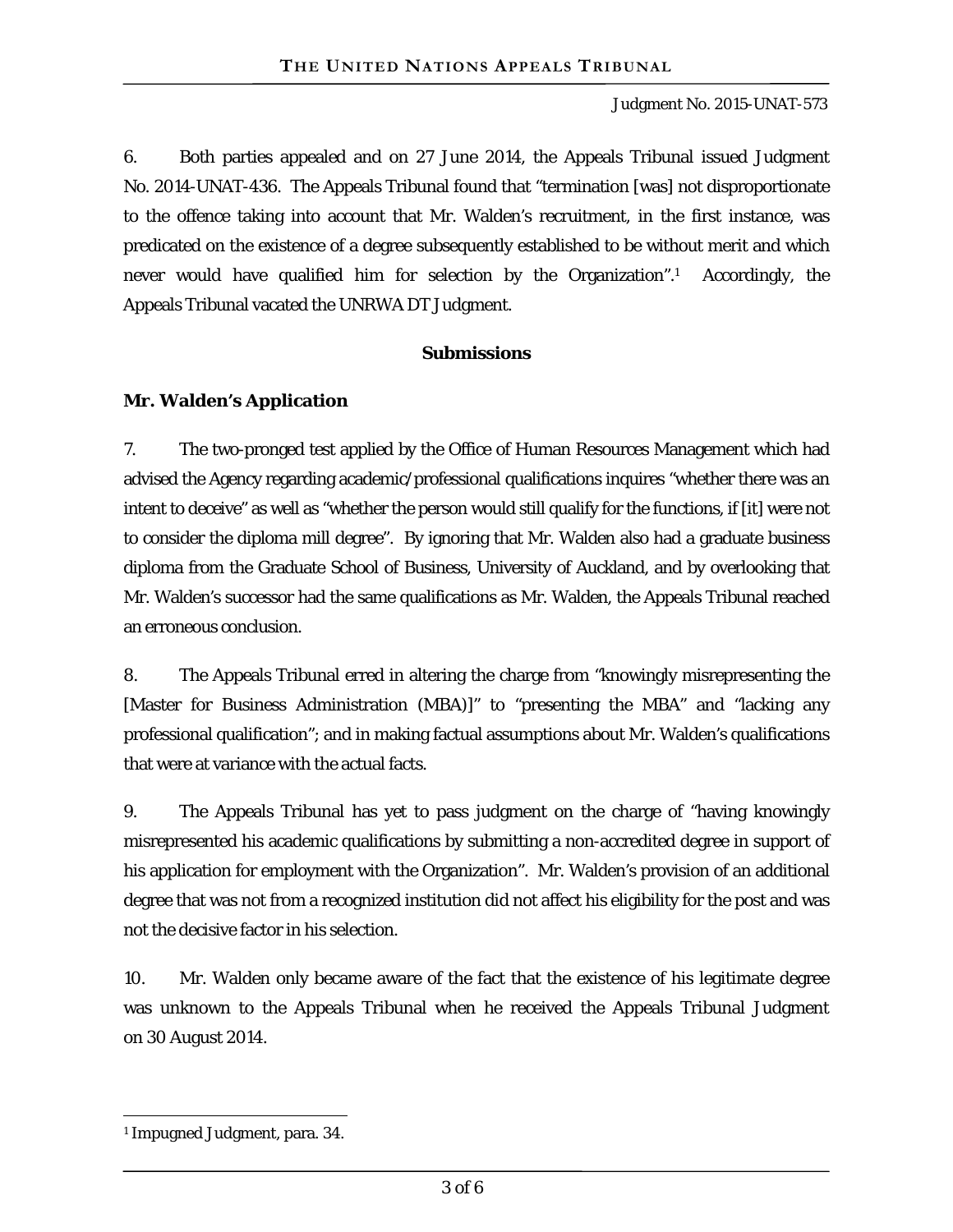11. In his motion, Mr. Walden asks that the Appeals Tribunal strike paragraphs 34, 36 and 37 of its Judgment as they are misleading or erroneous.

12. Mr. Walden requests that the Appeals Tribunal grant his application and motion and revise the Appeals Tribunal Judgment.

## **The Commissioner-General's Answer**

13. The existence of Mr. Walden's qualification from the University of Auckland is a fact that was known to the Appeals Tribunal, as this information was set out in various annexes to Mr. Walden's application to the UNRWA DT as well as the UNRWA DT judgment. Moreover, the aforementioned degree is not a "decisive fact" which would change the outcome of the case or require revision, since it was the contested MBA which was determinative in Mr. Walden's selection.

14. With respect to Mr. Walden's contention that the Appeals Tribunal has yet to pass judgment on the charge of "having knowingly misrepresented his academic qualifications by submitting a non-accredited degree in support of his application for employment with the Organization", the Commissioner-General submits that this request does not come within the permitted scope of review by the Appeals Tribunal; and as already stated, the Appeals Tribunal was aware that Mr. Walden had obtained his professional position with an inexistent university degree.

15. The Commissioner-General asks that the Appeals Tribunal dismiss both Mr. Walden's application for revision and motion to strike.

# **Considerations**

16. Applications for revision of judgment are governed by Article 11 of the Statute and Article 24 of the Rules of Procedure of the Appeals Tribunal. By these provisions, an applicant must show or identify the decisive facts that at the time of the Appeals Tribunal Judgment were unknown to both the Appeals Tribunal and the party applying for revision; that such ignorance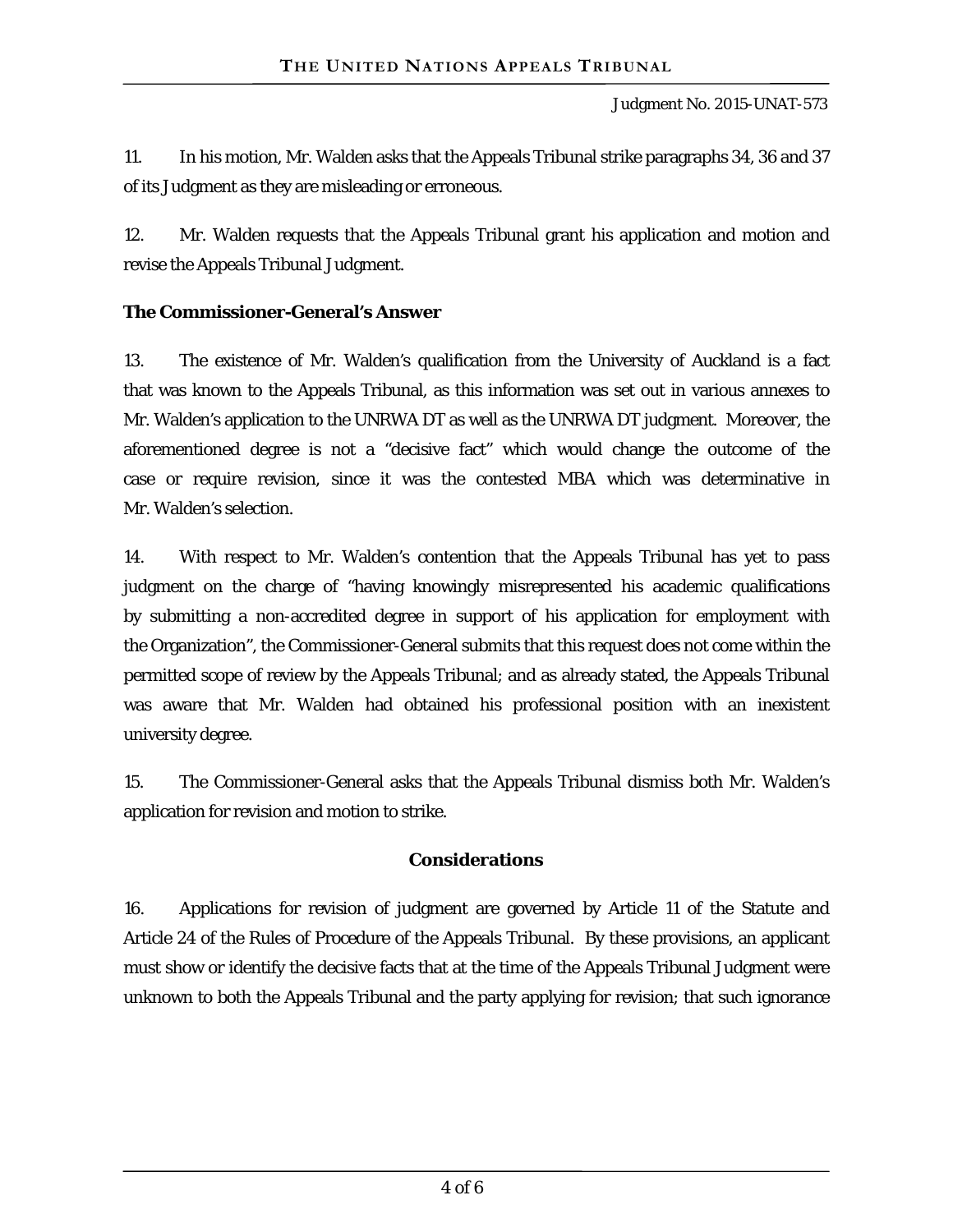Judgment No. 2015-UNAT-573

was not due to the negligence of the applicant; and that the facts identified would have been decisive in reaching the decision.2

17. The Appeals Tribunal has consistently held that "any application which, in fact, seeks a review of a final judgment rendered by the Appeals Tribunal can, irrespective of its title, only succeed if it fulfils the strict and exceptional criteria established by Article 11 of the Statute of the Appeals Tribunal".3

18. The request filed by Mr. Walden does not fulfil the statutory requirements and constitutes, in fact, a disguised attempt to re-open the case.

19. The supposedly unknown facts that Mr. Walden contends warrant a revision of judgment relate to arguments and conclusions contained in the written Judgment. Mr. Walden disagrees with the Judgment and basically submits a second appeal, a remedy which is not available to the parties once this Tribunal has issued a final judgment. His application is not receivable.

## **Judgment**

20. The application for revision is dismissed.

 $\overline{a}$ 

<sup>2</sup> *Maghari v. Commissioner-General of the United Nations Relief and Works Agency for Palestine Refugees*, Judgment No. 2013-UNAT-392, para. 15, citing *Macharia v. Secretary-General of the United Nations*, Judgment No. 2011-UNAT-128, para. 7. See also *Gakumba v. Secretary-General of the United Nations*, Judgment No. 2014-UNAT-492, para. 11.

<sup>3</sup>*Gakumba*, *ibid*., para. 13, citing *Beaudry v. Secretary-General of the United Nations,* Judgment No. 2011-UNAT-129, para. 16.